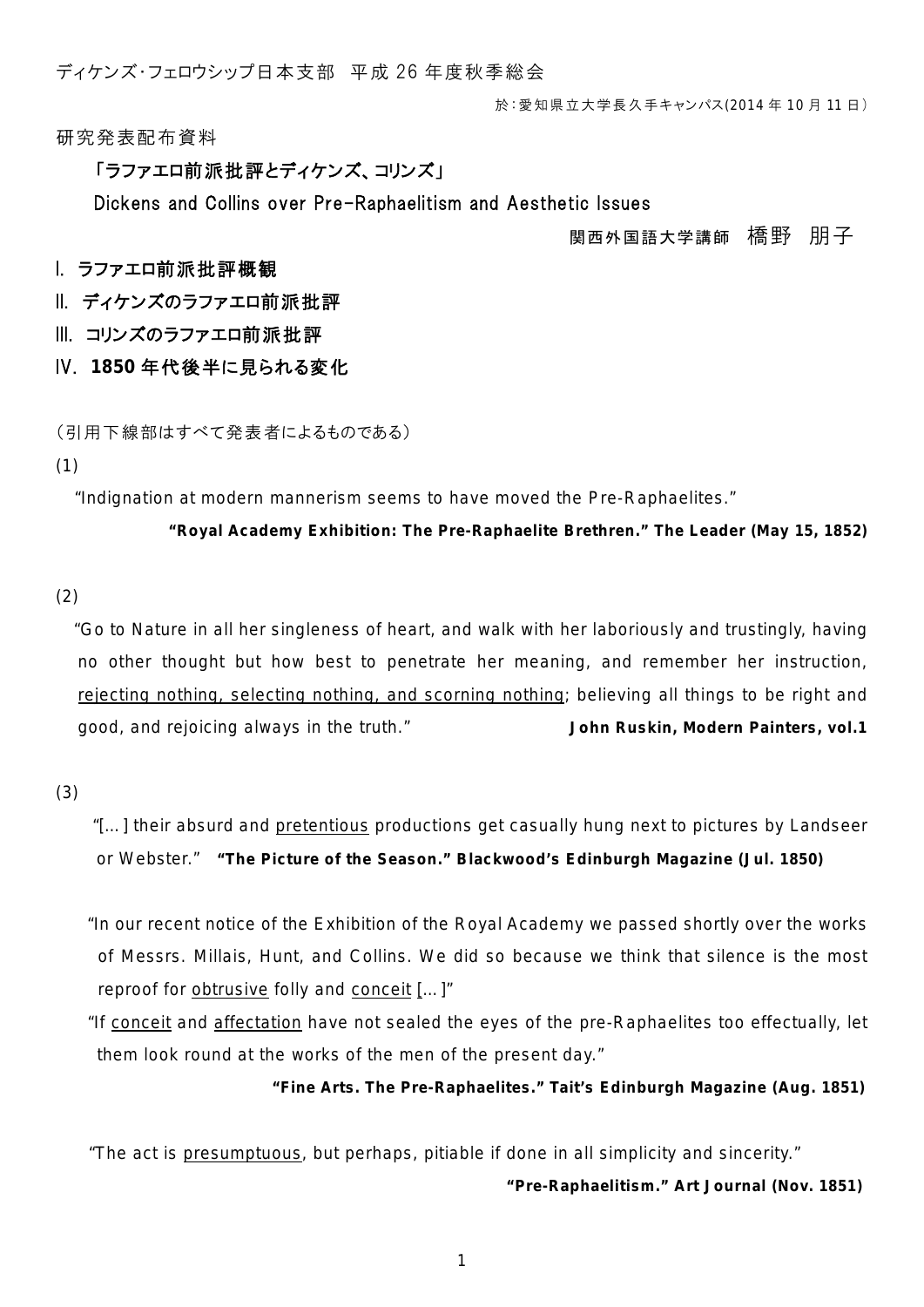(4)

"In these productions we find full evidence that certain excellences of Art, which are the acknowledged result of improved practice, vast experience, and evident advancement, which have been approved and exercised by men of the highest powers, the most profound knowledge, and the most refined taste ; taught in theory, exemplified in practice, and supported by the fullest and best authority, are entirely dispensed with, neglected, overlooked, rejected, and unfelt." **"Pre-Raphaelitism; or, Obsoletism in Art."** *Bentley's Miscellany* **(Jun. 1852)**

.(5)

"The interest of this work is purely pathological; the figures in it being simply illustrations of the scrofulous or strumous diathesis. Their emaciated bodies, their shrunken legs, and tumid ankles, are the well-known characteristics of that morbid state of style. […] To render the phenomena of morbid anatomy is clearly the speciality of the artist. […] but he should limit himself to the strictly human subject."

**"Pathological Exhibition at the Royal Academy."** *Punch* **(May 18, 1850)**

"[…] this painful display of anatomical knowledge, and studious vulgarity of portraying the youthful Saviour as a red-headed Jew boy […] "

**"The Royal Academy Exhibition."** *The Builder* **(Jun.1, 1850)**

"The soi-disant Pre-Raphaelite ignores the principles of Art, and affects to despise all the approaches hitherto made towards the establishment of fixed ideas on the subject of beauty and taste. […] searching out its – perhaps disgusting – details with microscopic eye, thinks that he has achieved all by a successful imitation, and hopes by this process to work out a patent way to the true and the beautiful." **"Fine-Art Gossip."** *The Athenaeum* **(Aug. 7, 1850)**

(6)

"As in nature we do not infer a superior soul or sentiment from a deformed, imperfect, or diseased body, how can such an idea possibly obtain recognition in Art – and if it did, wherein would society be the gainer? What is disagreeable in nature, is disagreeable in Art; and to stereotype the disagreeable is an abuse of Art."

**"Modern Moves in Art."** *The Art-Journal* **(Sep. 1, 1850)**

(7) "Pre-Raphaelites made the mistake of going back to Nature, trying to be content with naturalistic truth, and doing without the truth of art."

**"The Royal Academy."** *The Leader* **(May 14, 1853)**

2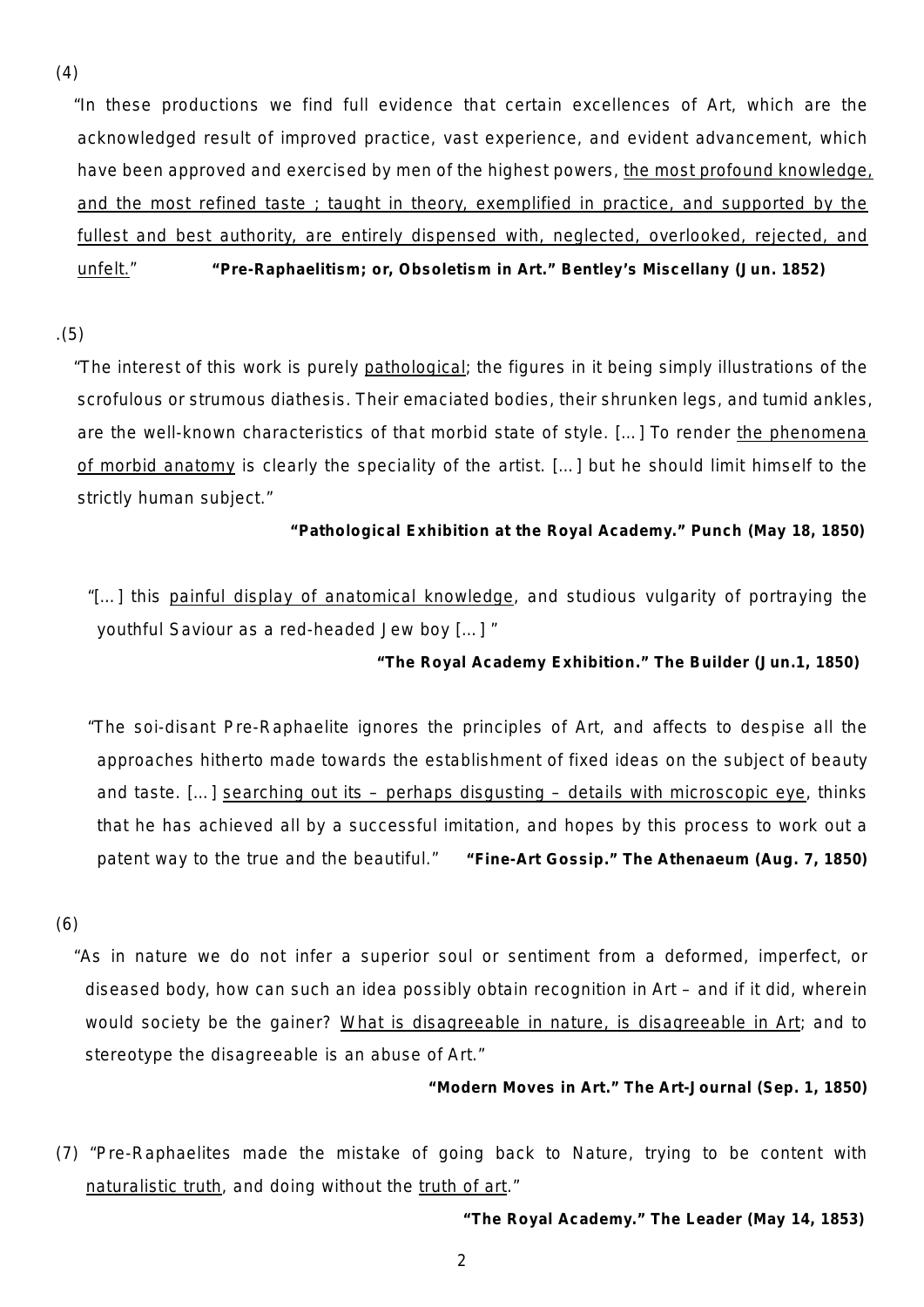"All the objects which are exhibited to our view by nature, upon close examination will be found to have their blemishes and defects. The most beautiful forms have something about them like weakness, minuteness, or imperfection. But it is not every eye that perceives these blemishes. It must be an eye long used to the comparison of these forms; […] This long laborious comparison should be the first study of the painter who aims at the great style. By this means he acquires a just idea of beautiful forms; he corrects nature by herself – her imperfect state by her more perfect. […] This idea of the perfect state of nature, which the artist calls the Ideal Beauty, is the great leading principle by which works of genius are conducted."

"A landscape painter certainly ought to study anatomically […] all the objects which he paints; but when he is to turn his studies to use, his skill, as a man of genius, will be displayed in showing the general effect, preserving the same degree of hardness or softness which the objects have in nature; for he applies himself to the imagination, not to the curiosity, and works not for the virtuoso or the naturalist, but for the common observer of life and nature. When he knows his subject, he will know not only what to describe, but what to omit; and this skill in leaving out, is, in all things, a great part of knowledge and wisdom."

### **"Pre-Raphaelitism in Art and Literature."** *British Quarterly Review* **(Aug. 1852)**

# (9)

"Nature is the great and true fields of study; but the mere study of nature without knowledge of what to select, will not lead to the production of fine works."

### **"***Pre-Raphaelitism* **by John Ruskin."** *The Builder* **(Sep. 13, 1851)**

# (10)

"You will have the goodness to discharge from your minds all Post-Raphael ideas, all religious aspirations, all elevating thoughts, all tender, awful, sorrowful, ennobling, sacred, graceful, or beautiful associations, and to prepare yourselves, as befits such a subject Pre-Raphaelly considered for the lowest depths of what is mean, odious, repulsive, and revolting."

**(Charles Dickens) "Old Lamps for New Ones."** *Household Words* **(Jun. 15, 1850)**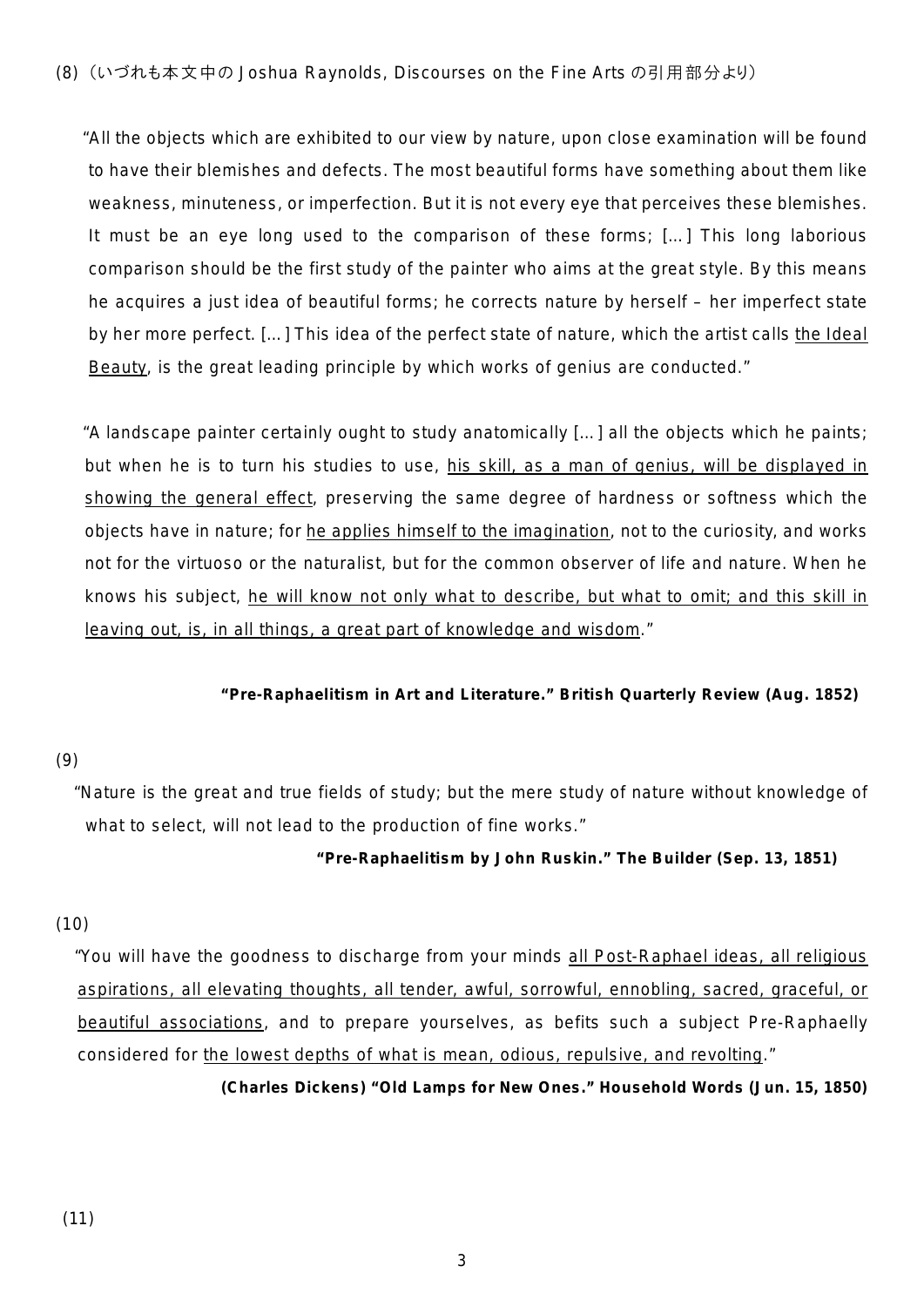" […] we decidedly opine that this might be effected without adopting the quaint distortions of figure" **"Fine Arts."** *Guardian* **(May 8, 1850)**

"The intentional deformities, such as the frost-bitten toes of Joseph, the sore heel of the Virgin, &c, are not at all to our taste."

**"Exhibition of the Royal Academy."** *Illustrated London News* **(May 14, 1850)**

"So much has already been said in censure of the perversion of great ability, […] the affectation of endeavouring to present nature not as she is usually, but by effecting the most literal depiction of the most ill-adapted models, characterized by, it must be allowed, not singular discrepancies and deformities, and hyperbolizing certain life-like incongruous characteristics, without the least degree endeavouring to idealize, in order to impress the notion of 'truth'." **"The Royal Academy Exhibition."** *The Builder* **(Jun. 1, 1850)**

(12) " […] it is good to know that the National Academy thoroughly feels and comprehends the high range and exalted purposes of Art; distinctly perceives that Art includes something more than the faithful portraiture of shavings, or the skilful colouring of drapery imperatively requires, in short, that it shall be informed with mind and sentiment; [...] It is likewise pleasing to reflect that the great educational establishment foresees the difficulty into which it would be led, by attaching greater weigh to mere handicraft, than to any other consideration even to consideration of common reverence or decency; […] "

**(Charles Dickens) "Old Lamps for New Ones."** *Household Words* **(Jun. 15, 1850)**

# (13)

"Whatever they fail, it is in wanting elegance of fancy. They lapse too much into dreary, arithmetical Cocker-cum-Walkingame dustiness that is powerfully depressing." (73)

"It seems to me that what the Xmas No wants is something with no detail in it, but a tender fancy that shall hit a great many people. This is what I am trying for." (75)

" 'The Stereoscope' is dreadfully literal. Some fancy must be got into the No. if John writes an article for it himself." (113)

> **R.C. Lehman (ed.),** *Charles Dickens as editor, being letters written by him to William Henry Wills, his sub-editor.*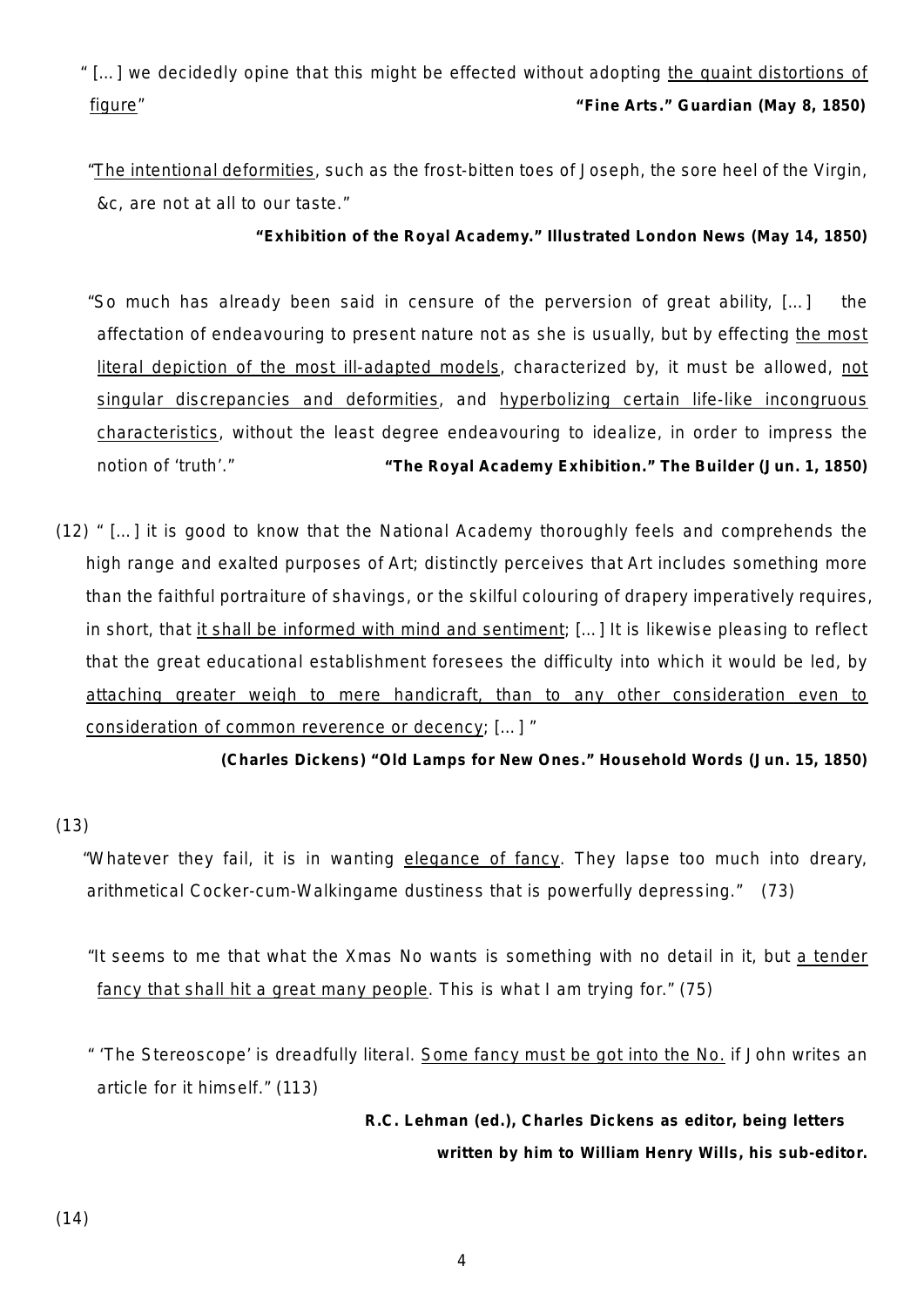" […] an almost painful minuteness of finish and detail; a disregard of the ordinary rules of composition and colour; and an evident intention of not appealing to any popular predilections on the subject of grace or beauty."

"Their strict attention to detail precludes, at present, any attainment of harmony and singleness of effect."

### **(Wilkie Collins) "The Exhibition of the Royal Academy."** *Bentley's Miscellany* **(Jun. 1851)**

(15) " Why should not Mr. Millais have sought, as a model for his 'Woodman's Daughter,' a child with some of the bloom, the freshness, the roundness of childhood, instead of the sharpfeatured little workhouse-drudge whom we seen on his canvas? Would his colour have been less forcible, his drawing less true, if he had conceded thus much to public taste?."

**(Wilkie Collins) "The Exhibition of the Royal Academy."** *Bentley's Miscellany* **(Jun. 1851)**

(16) " […] we admire sincerely their earnestness of purpose, their originality of thought, their close and reverent study of nature. But we cannot, at the same time, fail to perceive that they are as yet only emerging from the darkness to the true light; that they are at the critical turning point of their career; and that, on the course they are now to take; on their renunciation of certain false principles in their present practice, depends our chance of gladly welcoming them, one day, as masters of their art – as worthy of the greatest among their predecessors in the English school."

**(Wilkie Collins) "The Exhibition of the Royal Academy."** *Bentley's Miscellany* **(Jun. 1851)**

# (17)

" […] the Pre-Raphaelite Brethren have more modestly and informedly studied nature, and in her working out for themselves the canons, they find there what they might have found in the works of Raphael and Titian. […] Millais is getting out of his apprenticeship, and emerging into Raphaelitism. The school has gone a long way round;"

**"Royal Academy Exhibition."** *The Leader* **(May 15, 1852)**

"Mr. Millais - the Raphael of our Pre-Raphaelites, and whose powers of thought, execution and industry are undeniable […] "

**"Fine Arts: Royal Academy."** *Athenaeum* **(May 22, 1852)**

" […] the Pre-Raphaelites and especially Millais – have themselves improved – have, while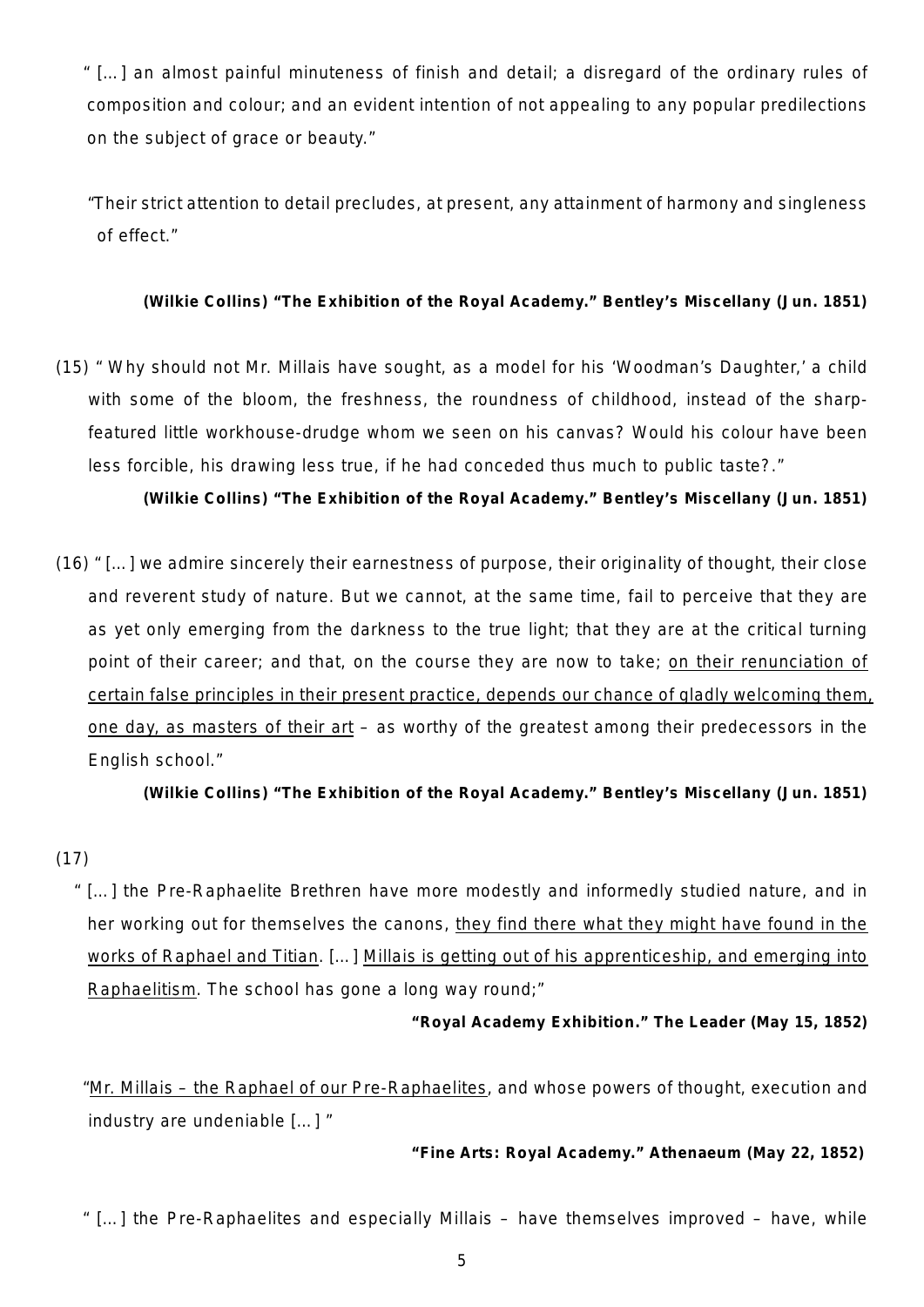retaining their peculiar excellences, got rid of some of their more obvious faults;"

# **"Pre-Raphaelitism in Art and Literature."** *British Quarterly Review* **(Aug. 1852)**

"This year Mr. Millais has corroborated the promise made years gone by, and by his present picture firmly establishes himself amongst the first of our painters."

## **"The Royal Academy Exhibition."** *Builder* **(May 7, 1853)**

(18)

"It is a beautiful design, in every way; subject, composition, treatment, all harmonizing and contributing to the bringing forth the inner sentiment."

## **"Royal Academy Exhibition."** *The Leader* **(May 15, 1852)**

"Mr. Millais's Huguenot […] is not and could not be a transcript from nature; it is a thought or invention of the painter."

**"Pre-Raphaelitism in Art and Literature."** *British Quarterly Review* **(Aug. 1852)**

(19)

"In the picture which tells the most complete story, 'The Peace Concluded,' Millais has, perhaps, unconsciously worked out, not this pre-Raphaelite, but this Raphaelite principle."

# **"Exhibition of the Royal Academy."** *The Leader* **(May 24, 1856)**

# (20)

"There is a horrible respectability about most of the best of them – a little, finite, systematic routine in them, strangely expressive to me of the state of England itself. [...] There are no end of bad pictures among the French, but Lord! the goodness also! – the fearlessness of them; the bold drawing; the dashing conception; the passion and action in them!" (123)

"Don't think it a part of my despondency about public affairs, and my fear that our national glory is on the decline, when I say that mere form and conventionalities usurp, in English art, as in English government and social relations, the place of living force and truth." (124)

**John Forster,** *The Life of Charles Dickens.* **vol.3.**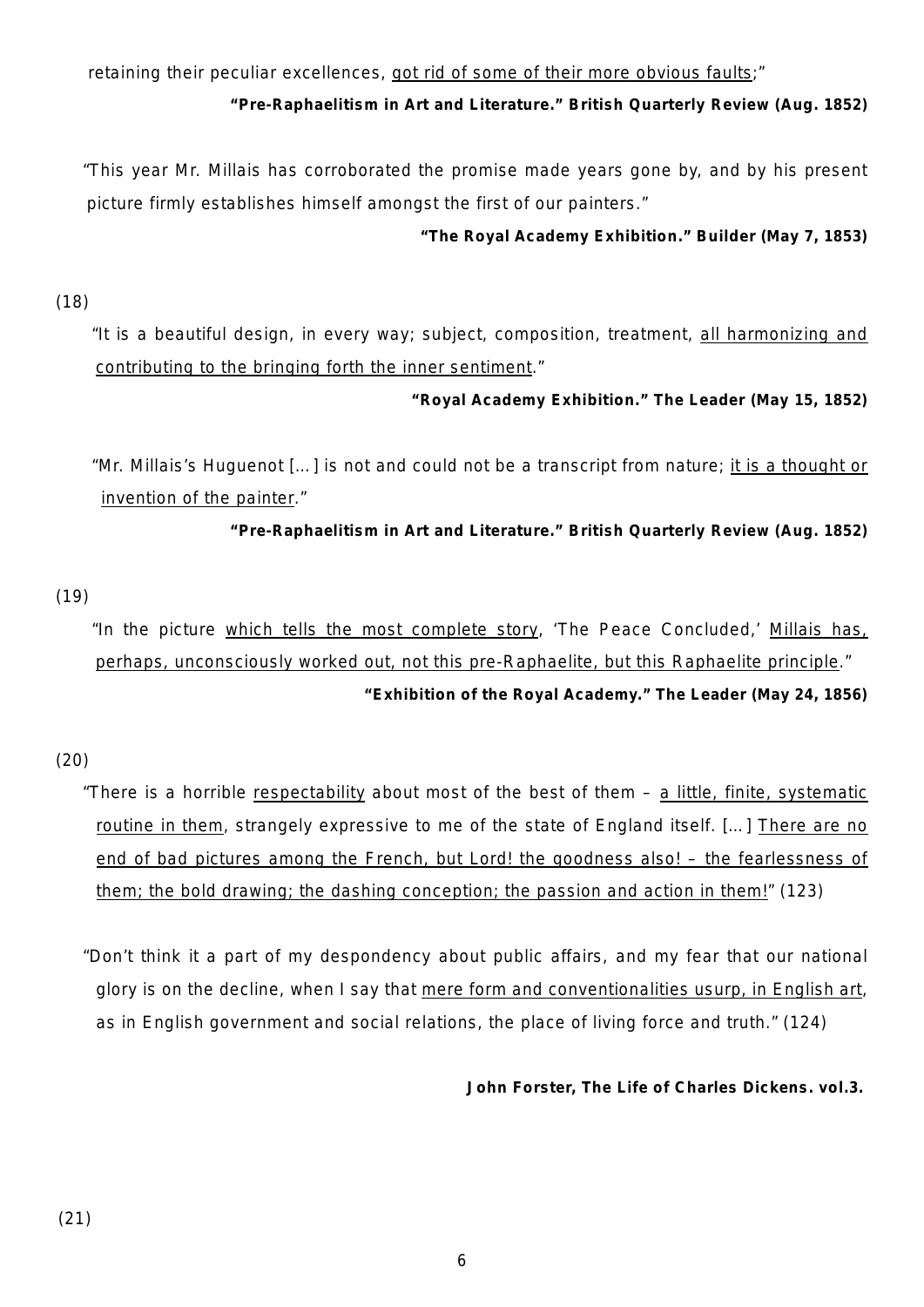"One of our most remarkable Insularities is a tendency to be firmly persuaded that what is not English is not natural. […] That is to say, - the figures expressing themselves in the vivacious manner natural in a greater or less degree to the whole great continent of Europe, were overcharged and out of the truth, because they did not express themselves in the manner of our little Island – which is so very exceptional that it always places an Englishman at a disadvantage, out of his own country, until his fine sterling qualities shine through his external formality and constraint." **(Charles Dickens) "Insularities."** *Household Words* **(Jan. 19, 1856)**

### (22)

"We believe High Art to be the Art which most directly and comprehensively appeals to the largest member of intelligent people of all classes. […] These notions are, no doubt, highly heretical, according to the canon-laws of Art, as established by great critics, lectures, and writers in guide-books. But the thinking public is beginning to doubt those laws in some places, and to defy them altogether in others; and we have the honour of siding most cordially with the thinking public." **"High Art of a New Kind."** *The Leader* **(Dec. 2, 1854)**

### (23)

"The time is ripe. Authority even if it blind is not yet deaf: and the voice of few, promising to become the voice of many must be heard, and must be obeyed, for they are in earnest; what they say, they believe.." **"Two Pictures."** *Oxford and Cambridge Magazine* **(Aug. 1856)**

## (24)

"For my own part, I have long thought, and shall always continue to believe, that this same obstacle is nothing more nor less than the Cant of Criticism, which has got obstructively between Art and the people. [… ] By the Cant of Criticism I desire to express, in one word, the conventional laws and formulas, the authoritative rules and regulations which individual men set up to guide the tastes and influence the opinions of their fellow-creatures. [...] when Criticism sits altogether apart, speaks opinions that find no answering echo in the general heart, and measures the greatness of intellectual work by anything rather than the very highest to the very humblest, then, as it seems to me, Criticism becomes Cant and forfeits all claim to consideration and respect."

" […] what a singularly conventional thing the question of the value or worthlessness of a picture by an old master has become in our day."

"If anything I can say here will help, in the smallest degree, towards encouraging intelligent

7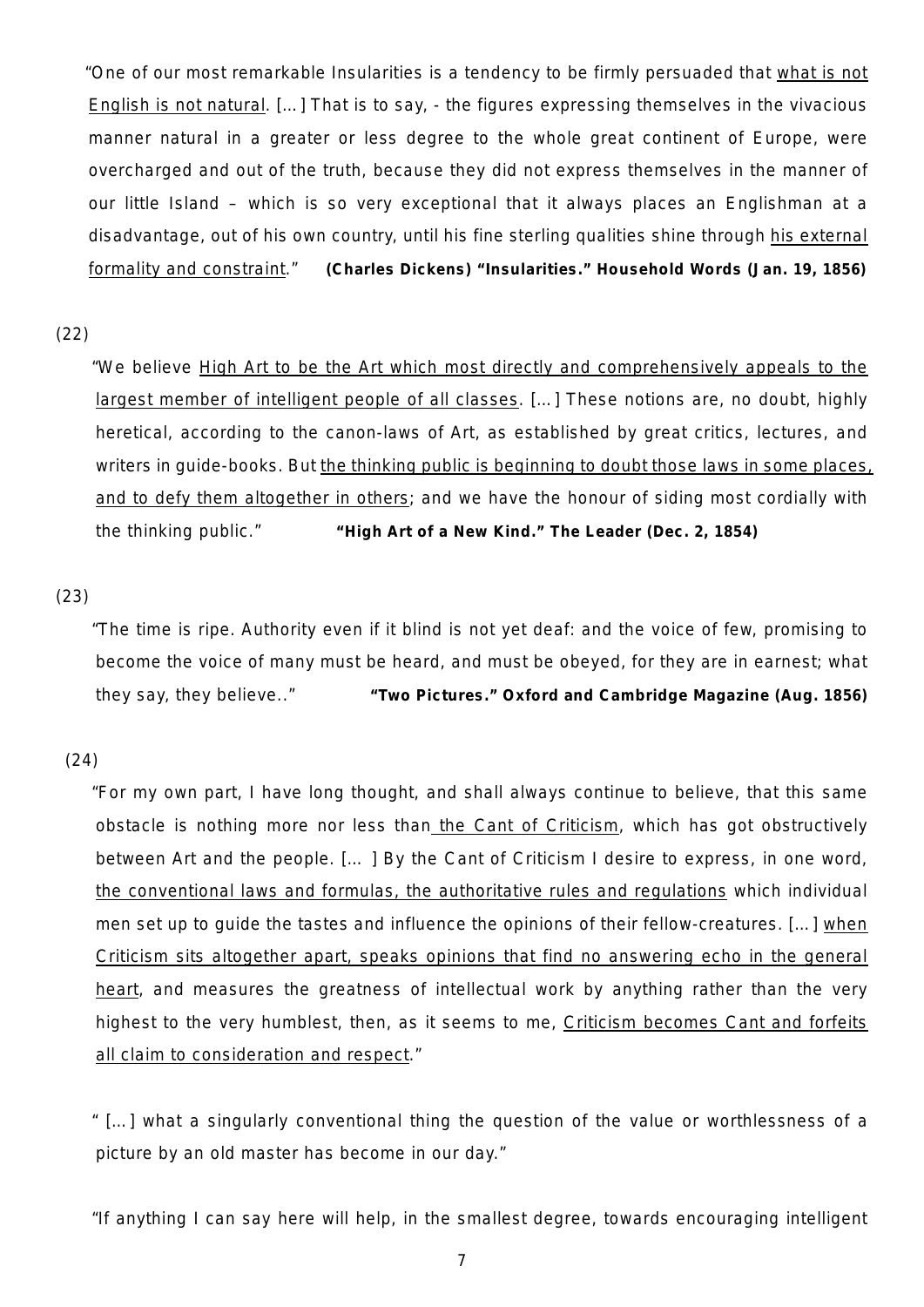people of any rank to turn a deaf ear to everything that critics, connoisseurs, lecturers, and compilers of guide-books can say to them; to trust entirely to their own common sense when they are looking at pictures; and to express their opinion boldly, without the slightest reference to any precedents whatever, I shall have exactly achieved the object with which I now apply myself to the writing of this paper."

" […] the remedy is to judge for ourselves, and to express our opinions, privately and publicly, on every possible occasion, without hesitation, without compromise, without reference to any precedents whatever. Public opinion has had its victories in other matters, and may yet have its victory in matters of Art. We, the people, have a gallery that is called ours; let us do our best to have it filled for the future with pictures […] that we can get some honest enjoyment and benefit from."

**(Wilkie Collins) "To Think, or Be Thought for?."** *Household Words* **(Sep. 13, 1856)**

# (25)

" […] the passions which elsewhere furnish the ranconteur with ready-made romances are kept in check by the restraints of our national manners and our moral code."

"[Our canons of criticism] insist upon method and uniformity; sanction no truth but universal truth; and prohibit all excursions from the straight track into the erratic deviations of real life."

"We must shuffle off the traditional descriptions, the oppressive reflections, the sleepy dialogue, the bits of scenery which have nothing to do with the action, and all other extraneous ferneries which are inserted only to show off the literary accomplishments of the author; and we must go straight to the vital interest, and keep to it to the end."

**"The Art of Story-Telling."** *Fraser's Magazine* **(Jun. 1856)**